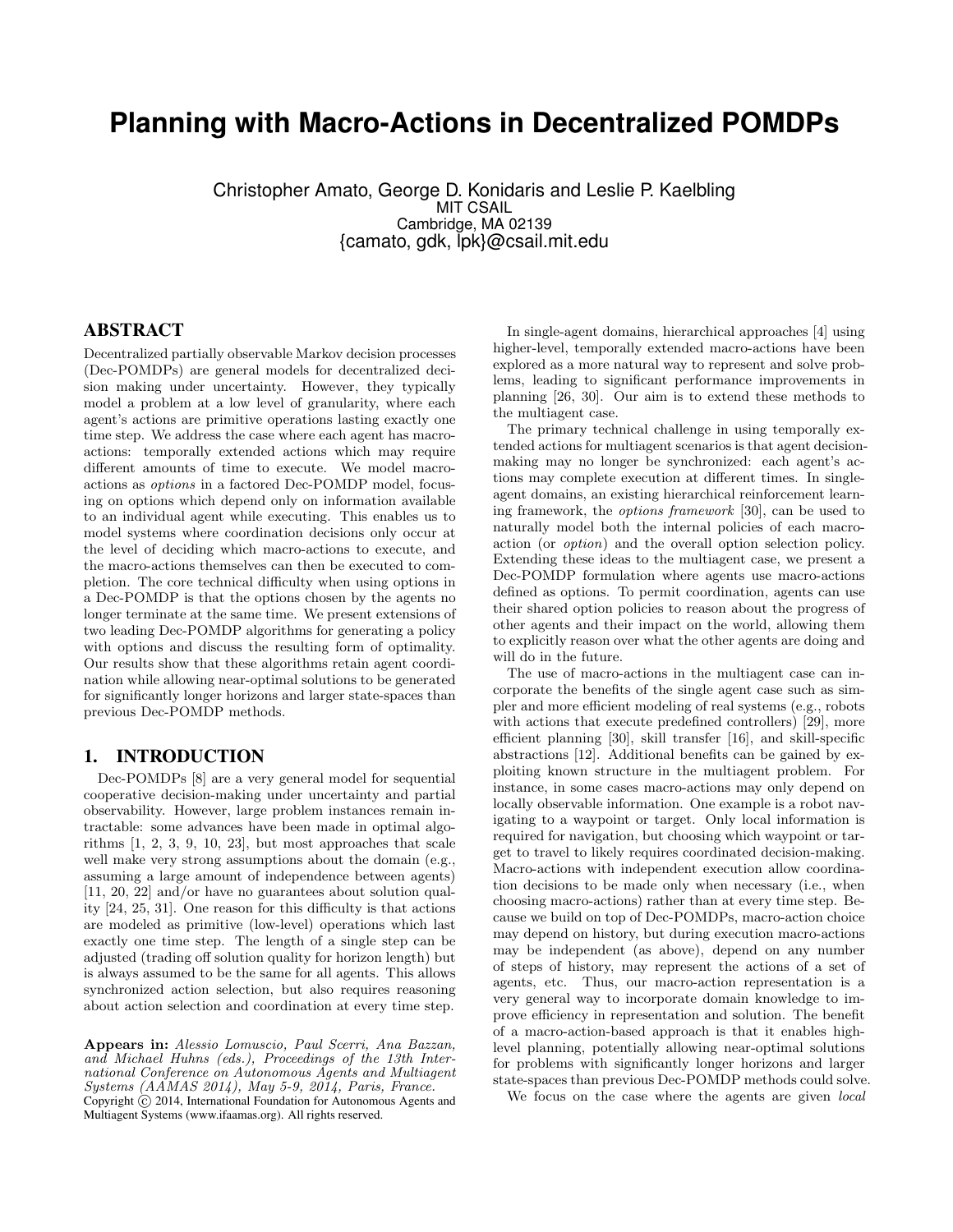options which depend only on information locally observable to the agent during execution. We present a factored Dec-POMDP model for using such options, and introduce extensions of dynamic programming and memory-bounded dynamic programming algorithms for planning. Our results show that high-quality solutions can be found for a typical Dec-POMDP benchmark as well as large problems that traditional Dec-POMDP methods cannot solve: a four agent meeting-in-a-grid problem and a domain based on robots navigating among movable obstacles [28].

# 2. BACKGROUND

We first present a factored Dec-POMDP model and discuss options in the single-agent case.

# 2.1 Factored Dec-POMDPs

A Dec-POMDP [7] involves multiple agents that operate under uncertainty based on (possibly different) partial views of the world and unfolds over a finite or infinite sequence of steps. At each step, every agent chooses an action (in parallel) based purely on locally observable information, resulting in an immediate reward and an observation (which we will call a local state) being observed by each individual agent.

We consider the case where the state space is factored into k components,  $S = S^1 \times \ldots \times S^k$ . Each agent can fully observe some subset of these state factors, whose integer indices we include in set  $F_i$ . As such, we can define a set of local states for an agent  $S_i = \times_j S^j$  for  $j \in F_i$ . A simple factorization could include factors for the location of each agent as well as the location (or condition) of several movable objects (such as boxes or other obstacles). Each agent could then observe its own location and the locations of some subset of objects. We could also include additional factors to provide partial or location-dependent information to the agents about box and other agent locations. Note that the observable state factors may overlap (e.g., when each agent can observe the location of the same object) and may not be exhaustive (i.e., when the problem is partially observable).

A factored n-agent Dec-POMDP is then specified by a tuple  $(I, \{S^j\}, \{A_i\}, T, R, h)$ , where:

- $\bullet$  *I* is a finite set of agents,
- $S^j$  is a finite set of values for each state factor with initial state value  $s_0^j$ ,  $S = \times_j S^j$  the set of joint states and  $S_i$ , the finite set of local states for each agent,
- $A_i$  is a finite set of actions for each agent, i, with  $A =$  $\times_i A_i$  the set of joint actions
- T is a transition probability function  $Pr(s'|s, \vec{a})$  that specifies the probability of transitioning from state s to  $s'$  when actions  $\vec{a}$  are taken by the agents,
- R is a reward function  $R(s, \vec{a})$  specifing the immediate reward for being in state s and taking actions  $\vec{a}$ ,
- and h is the horizon—the number of steps after which the problem terminates.

While this representation appears different from the traditional Dec-POMDP formulation, it can represent (almost) any Dec-POMDP problem. Specifically, the traditional formulation using observations can be represented in this factored way by considering  $n + 1$  state factors: one for each agent's observation set and one for the (hidden) states of the Dec-POMDP. Each agent then has full observability of its associated observations, but not the other agent observations or the underlying system state. That is, the local states for each agent would just be their observations while the true state of the world is hidden.<sup>1</sup> Therefore, the approaches here are applicable to any Dec-POMDP domain.

Because the full state is not directly observed, it may be beneficial for each agent to remember a history of local states. Unlike in single-agent (or centralized) POMDPs, it is not typically possible to calculate a centralized estimate of the system state from the observation history of a single agent. A solution to a Dec-POMDP is then a *joint policy* — a set of policies, one for each agent in the problem. A local policy for an agent is a mapping from local observation histories to actions. The goal is to maximize the total cumulative reward, beginning at initial state  $s_0$ . The value of a joint policy,  $\pi$ , from state s is

$$
V^{\pi}(s) = \mathbf{E}\left[\sum_{t=0}^{h-1} \gamma^t R(\vec{a}^t, s^t) | s, \pi\right],
$$

which represents the expected value of the immediate reward for the set of agents summed for each step of the problem given the action prescribed by the policy until the horizon is reached. In the finite-horizon case, the discount factor,  $\gamma$ , is typically set to 1. An *optimal policy* beginning at state  $s$ is  $\pi^*(s) = \operatorname{argmax}_{\pi} V^{\pi}(s)$ .

Solving Dec-POMDPs is very computationally challenging (NEXP for optimal finite-horizon solutions [7]), but many problems may have structure that allows near optimal solutions to be found quickly. In the single-agent case, MDPs have benefited from temporally extended actions (options), allowing learning or planning to take place at a higher level.

# 2.2 Options in MDPs

In the single agent, fully observable setting an option is defined by a tuple:

$$
M = (\beta_m, \mathcal{I}_m, \pi_m),
$$

consisting of a stochastic termination condition  $\beta_m : S \to$ [0, 1], a (state-based) *initiation set*  $\mathcal{I}_m \subset S$  and a stochastic option policy mapping states and actions to probabilities  $\pi_m : S \times A \rightarrow [0, 1]$ . The resulting problem is known as a Semi-Markov Decision Process, or SMDP [30]. Note that we can create an option for a single-step action  $a$  by defining  $\pi_m(s, a) = \beta_m(s) = 1, \forall s, \text{ and } \mathcal{I}_m = S.$ 

Our goal is now to generate a (possibly stochastic) policy,  $\mu: S \times M \to [0, 1]$ , that selects an appropriate option given the current state. The Bellman equation for the SMDP is:

$$
V^{\mu}(s) = \sum_{m} \mu(s, m) \left[ R(s, m) + \sum_{s'} p(s' | s, m) V^{\mu}(s') \right],
$$

where  $p(s'|s,m) = \sum_{k=0}^{\infty} p(s',k)\gamma^k$  with  $p(s',k)$  representing the probability that option  $m$  will terminate in state  $s'$ after k steps.

Using this framework directly is not possible in a multiagent setting because some agents' options would terminate while others are still executing their options. That is, it is not clear how this Bellman equation can be directly extended to evaluate option choices for a subset of agents while the remaining agents continue execution.

<sup>1</sup>Extra observations may be needed to deal with choosing an action in the (fully observable) start state.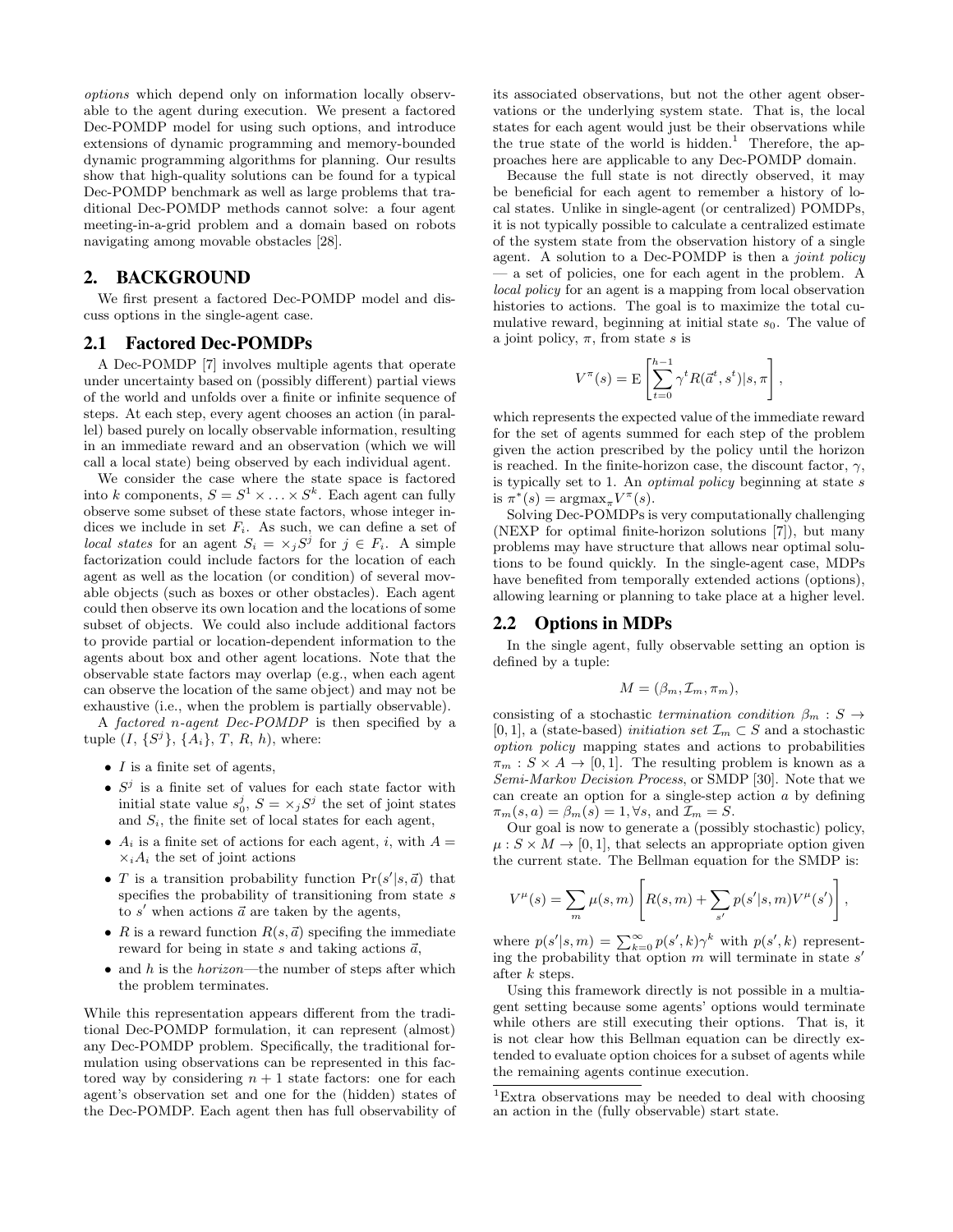# 3. OPTIONS IN DEC-POMDPS

We describe an extension of single-agent options that allows temporally extended actions to be incorporated into multiagent planning. We focus on local options, though the framework could be extended to other types of options.

# 3.1 Local Options

A factored Dec-POMDP with local options is defined as a factored Dec-POMDP where we also assume  $M_i$  represents a finite set of options for each agent, i, with  $M = \times_i M_i$  the set of joint options. A local option is defined by the tuple:

$$
M_i = (\beta_{m_i}, \mathcal{I}_{m_i}, \pi_{m_i}),
$$

consisting of stochastic termination condition  $\beta_{m_i}: S_i \to$ [0, 1], initiation set  $\mathcal{I}_{m_i} \subset S_i$  and option policy  $\pi_{m_i} : S_i \times$  $A_i \rightarrow [0, 1]$ . Note that this is the simplest case, where the policy, termination condition and initiation set depend only on local states. As we later discuss, option policies can also depend on an agent's history and initiation and terminal conditions can depend on histories or global states (e.g., also ending execution based on unobserved events).

Because it may be beneficial for agents to remember their histories when choosing an option to execute, we consider policies that remember option histories. We define an option history as  $H_i = (s_i^0, m_i^1, \dots, s_i^{l-1}, m_i^l)$  which includes both the local states where an option was chosen and the selected options. While a history over primitive actions also provides the number of steps that have been executed in the problem (because it includes actions and observations at each step), an option history may require many more steps to execute than the number of options listed. We can also define a (stochastic) local policy,  $\mu_i : H_i \times M_i \to [0, 1]$  that depends on option histories. We then define a *joint policy* as  $\mu$  which is a set of local policies (one for each agent).

Because option policies are constructed from primitive actions, we can evaluate policies with methods that are similar to other Dec-POMDP-based approaches. Given a joint policy, the primitive action at each step is given by the high level policy which chooses the option and the option policy which chooses the action. The joint policy and option policies can then be evaluated as:  $V^{\mu}(s) = \mathbb{E}\left[\sum_{t=0}^{h-1} \gamma^t R(\vec{a}^t, s^t) | s, \pi, \mu\right].$ For example, we can evaluate a joint 2-agent policy  $\mu$  which begins with options  $m_1$  and  $m_2$  at state s and executes for t steps as:

$$
V_t^{\mu}(m_1, m_2, s) =
$$
\n
$$
\sum_{a_1, a_2} \pi_{m_1}(s_1, a_1) \pi_{m_2}(s_2, a_2) \left[ R(a_1, a_2, s) + \sum_{s'_1, s'_2} T(s', a_1, a_2, s) \right]
$$
\n
$$
\left( \beta_{m_1}(s'_1) \beta_{m_2}(s'_2) \sum_{m'_1, m'_2} \mu_1(s'_1, m'_1) \mu_2(s'_2, m'_2) V_{t-1}^{\mu}(s', m'_1, m'_2) + \beta_{m_1}(s'_1) (1 - \beta_{m_2}) \sum_{m'_1} \mu_1(s'_1, m'_1) V_{t-1}^{\mu}(s', m'_1, m_2) + (1 - \beta_{m_1}(s'_1)) \beta_{m_2}(s'_2) \sum_{m'_2} \mu_2(s'_2, m'_2) V_{t-1}^{\mu}(s', m_1, m'_2) + (1 - \beta_{m_1}(s'_1)) (1 - \beta_{m_2}(s'_2)) V_{t-1}^{\mu}(s', m_1, m_2) \right],
$$

where  $s_1$ ,  $s_2$  and  $s'_1$ ,  $s'_2$  are local states for agents 1 and 2



Figure 1: Policies for a single agent after one step of dynamic programming using options  $m_1$  and  $m_2$ where (deterministic) terminal states for options are represented as  $\beta^s$ .

extracted from  $s$  and  $s'$  respectively. Note that agents' options may terminate at different times; the appropriate action is then chosen by the relevant agent's policy and evaluation continues. Because we are interested in a finite-horizon problem, we assume evaluation continues for h steps.

# 3.2 Optimal Policies

We can define a *hierarchically optimal policy*  $\mu^*(s)$  =  $\operatorname{argmax}_{\mu} V^{\mu}(s)$  which defines the highest-valued policy among those that use the given options. Because this policy may not include all possible history-dependent policies, it may have lower value than the optimal policy for the underlying Dec-POMDP (the globally optimal policy).<sup>2</sup>

A globally optimal policy can be guaranteed by including the primitive actions in the set of options for each agent. Because the same set of policies can be created from this primitive option set as would be created in the underlying Dec-POMDP, using this set of options retains the optimal policy. While including primitive actions in the option sets can allow a globally optimal policy to be retained, it typically makes little sense to do so. This is because optionbased algorithms would now be reasoning about options at each time step and searching in the same space of policies as algorithms that solve the underlying Dec-POMDP directly.

# 4. ALGORITHMS

Because Dec-POMDP algorithms produce policies mapping agent histories to actions, they can be extended to consider options instead of primitive actions. We discuss how options can be incorporated into two such algorithms; extensions can also be made to other approaches.

In both cases, deterministic polices are generated which are represented as policy trees (as shown in Figure 1). A policy tree for each agent defines a policy that can be executed based on local information. The root node defines the option to choose in the known initial state, and options are specified for each legal terminal state of the root option (as seen in Figure  $1(b)$ ; this continues for the depth of the tree. Such a tree can be evaluated up to a desired horizon using the policy evaluation given above, which may not reach some nodes of the tree due to the differing execution times of some options.

# 4.1 Dynamic Programming

A simple exhaustive search method can be used to generate hierarchically optimal deterministic policies which utilize options. This algorithm is similar in concept to the dynamic programming algorithm used in Dec-POMDPs [14], but full

<sup>2</sup>Unlike flat Dec-POMDPs, stochastic policies may be beneficial in the option case because full agent histories are no longer used. This remains an area of future work.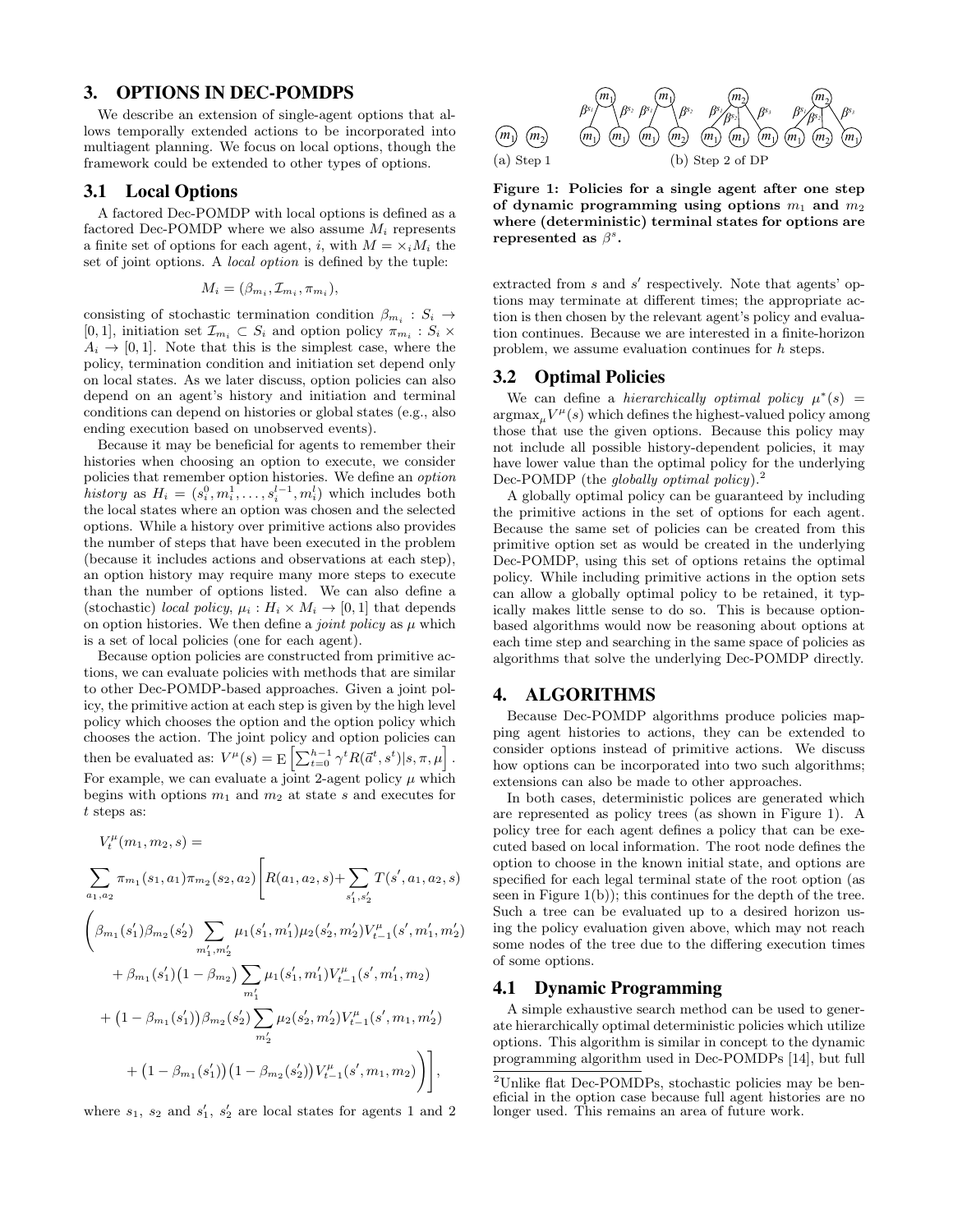evaluation and pruning (removing dominated policies) are not used at each step. Instead we can exploit the structure of options to reduce the space of policies considered.

We can exhaustively generate all combinations of options by first considering each agent using any single options to solve the problem, as seen for one agent with two options  $(m_1 \text{ and } m_2)$  in Figure 1(a). We can test all combinations of these 1-option policies for the set of agents to see if they are guaranteed to reach horizon  $h$  (starting from the initial state). If any combination of policies does not reach  $h$ with probability 1, an exhaustive backup is performed by considering starting from all possible options and then for any terminal condition of the option (represented as local terminal states  $\beta^s$  in the figure), transitioning to one of the 1-option policies from the previous step (see Figure 1(b)). This step creates all possible next (option) step policies. We can check again to see if any of the current set of policies will terminate before the desired horizon and continue to grow the policies (exhaustively as described above) as necessary. When all policies are sufficiently long, all combinations of these policies can be evaluated as above (by flattening out the polices into primitive action Dec-POMDP policies, starting from some initial state and proceeding until  $h$ ). The combination with the highest value at the initial state,  $s_0$ , is chosen as the (hierarchically optimal) policy. Pseudocode for this approach is given in Algorithm 1.

| <b>Algorithm 1</b> Option-based dynamic programming (O-DP) |                                                            |  |  |  |  |
|------------------------------------------------------------|------------------------------------------------------------|--|--|--|--|
|                                                            | 1: function $\text{OPTIONDECDP}(h)$                        |  |  |  |  |
| 2:                                                         | $t \leftarrow 0$                                           |  |  |  |  |
| 3:                                                         | $someTooShort \leftarrow true$                             |  |  |  |  |
| 4:                                                         | $\mu_t \leftarrow \emptyset$                               |  |  |  |  |
| 5:                                                         | repeat                                                     |  |  |  |  |
| 6:                                                         | $\mu_{t+1} \leftarrow$ ExhaustiveBackup $(\mu_t)$          |  |  |  |  |
| 7:                                                         | $some TooShort \leftarrow TestPolicySetsLength(\mu_{t+1})$ |  |  |  |  |
| 8:                                                         | $t \leftarrow t + 1$                                       |  |  |  |  |
| 9:                                                         | until someTooShort = false                                 |  |  |  |  |
| 10:                                                        | Compute $V^{\mu_t}(s_0)$                                   |  |  |  |  |
| 11:                                                        | return $\mu_t$                                             |  |  |  |  |
|                                                            | 12: end function                                           |  |  |  |  |
|                                                            |                                                            |  |  |  |  |

This algorithm will produce a hierarchically optimal deterministic policy because it constructs all legal deterministic option policies that are guaranteed to reach horizon h. This follows from the fact that options must last at least one step and all combinations of options are generated at each step until it can be guaranteed that additional backups will cause redundant policies to be generated. Our approach represents exhaustive search in the space of legal policies that reach a desired horizon. As such it is not a true dynamic programming algorithm, but additional ideas from dynamic programming for Dec-POMDPs [14] can be incorporated. For instance, we could prune policies based on value, but this would require evaluating all possible joint policies at every state after each backup. This evaluation would be very costly as the policy would be flattened after each backup and all combinations of flat policies would be evaluated for all states for all possible reachable horizons. Instead, the benefit of our approach is that only legal policies are generated using the initiation and terminal conditions for options. As seen in Figure 1(b), option  $m_1$  has two possible terminal states while option  $m_2$  has three. Furthermore, only option  $m_1$  is applicable in local states  $s_1$  and  $s_3$ . This structure limits the branching factor of the policy trees produced and thus the number of trees considered.

#### 4.2 Memory-Bounded Dynamic Programming

Memory-bounded dynamic programming (MBDP) [25] can also be extended to use options as shown in Algorithm 2. Here, only a finite number of policy trees are retained (given by parameter MaxTrees) after each backup. After an exhaustive backup has been performed, a set of t-step trees is chosen by evaluating the trees at states that are generated by a heuristic policy  $(H_{pol}$  in the algorithm) that is executed for the first  $h - t - 1$  steps of the problem. A set of MaxT rees states is generated and the highest valued trees for each state are kept. This process of exhaustive backups and retaining  $MaxTrees$  trees continues, using shorter and shorter heuristic policies until the all combinations of the retained trees reach horizon  $h$ . Again, the set of trees with the highest value at the initial state is returned.

Algorithm 2 Option-based memory bounded dynamic programming (O-MBDP)

|     | 1: function $\text{OPTIONMBDP}(MaxTrees, h, H_{pol})$                                      |
|-----|--------------------------------------------------------------------------------------------|
| 2:  | $t \leftarrow 0$                                                                           |
| 3:  | $someTooShort \leftarrow true$                                                             |
| 4:  | $\mu_t \leftarrow \emptyset$                                                               |
| 5:  | repeat                                                                                     |
| 6:  | $\mu_{t+1} \leftarrow$ ExhaustiveBackup $(\mu_t)$                                          |
| 7:  | Compute $V^{\mu_{t+1}}$                                                                    |
| 8:  | $\hat{\mu}_{t+1} \leftarrow \emptyset$                                                     |
| 9:  | for all $k \in Max Trees$ do                                                               |
| 10: | $s_k \leftarrow$ GenerateState $(H_{pol}, h - t - 1)$                                      |
| 11: | $\hat{\mu}_{t+1} \leftarrow \hat{\mu}_{t+1} \cup \arg \max_{\mu_{t+1}} V^{\mu_{t+1}}(s_k)$ |
| 12: | end for                                                                                    |
| 13: | $t \leftarrow t + 1$                                                                       |
| 14: | $\mu_{t+1} \leftarrow \hat{\mu}_{t+1}$                                                     |
| 15: | until someTooShort = false                                                                 |
| 16: | return $\mu_t$                                                                             |
|     | 17: end function                                                                           |
|     |                                                                                            |

This approach is potentially suboptiomal because a fixed number of trees are retained, and tree sets are optimized over states that are both assumed to be known and may never be reached. Nevertheless, since the number of policies retained at each step is bounded by MaxT rees, MBDP has time and space complexity linear in the horizon. As a result, MBDP (and its extensions [2, 18, 32]) have been shown to perform well in many large Dec-POMDPs. The option-based extension of MBDP uses the structure provided by the initiation and terminal conditions as in the dynamic programming approach in Algorithm 1, but does not have to produce all policies that will reach horizon h. Scalability can therefore be adjusted by reducing the  $MaxTrees$  parameter (although solution quality may be reduced for smaller  $MaxTrees$ ).

# 5. RELATED WORK

While many hierarchical approaches have been developed for multiagent systems [15], very few are applicable to multiagent models based on MDPs and POMDPs. Perhaps the most similar approach is that of Ghavamzadeh et al. [13]. This is a multiagent reinforcement learning approach with a given task hierarchy where communication is used to coordinate actions at higher levels and agents are assumed to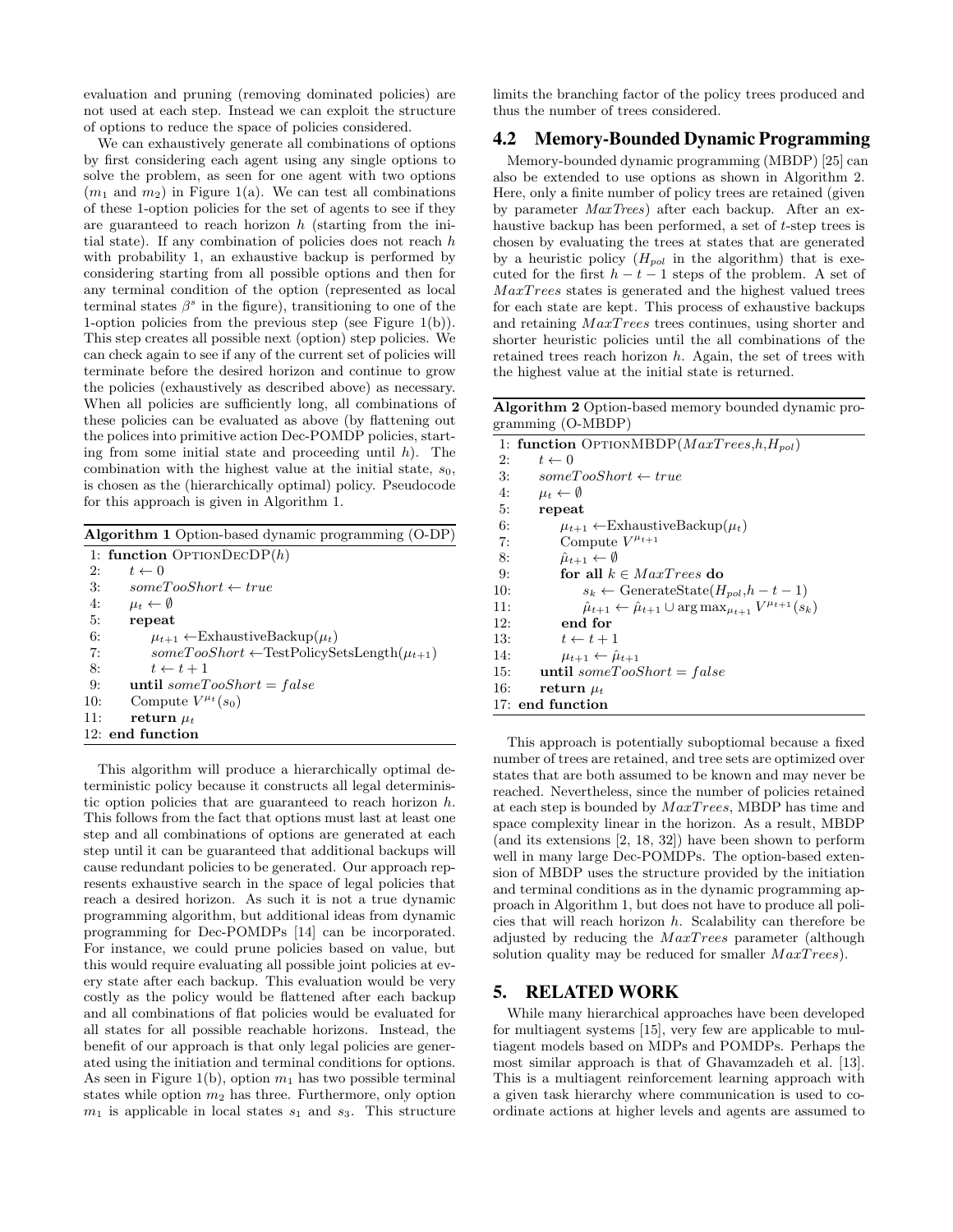be independent at lower levels. This work is limited to a multiagent SMDP model with (potentially costly) communication, making the learning problem challenging, but the planning problem is simpler than the full Dec-POMDP case.

Other approaches have considered identifying and exploiting independence between agents to limit reasoning about coordination. Approaches include general assumptions about agent independence like transition independent Dec-MDPs [6] and factored models such as ND-POMDPs [22] as well as methods that consider coordination based on "events" or states. Events which may require or allow interaction have been explored in Dec-MDPs [5] and (centralized) multirobot systems [21]. Other methods have considered locations or states where interaction is needed to improve scalability in planning [27, 31] and learning [20].

The work on independence assumes agents are always independent or coordinate using a fixed factorization, making it less general than an option-based approach. The work on event and state-based coordination focuses on a different type of domain knowledge: knowledge of states where coordination takes place. While this type of knowledge may be available, it may be easier to obtain and utilize procedural knowledge. The domain may therefore be easier to specify using macro-actions with different properties (such as independence or tight coordination), allowing planning to determine the necessary states for coordination. Furthermore, this type of state information could be used to define options for reaching these coordination points.

# 6. EXPERIMENTS

We test the performance of our option-based algorithms on a common Dec-POMDP benchmark, a four agent extension of this benchmark and a large problem inspired by robot navigation. Our algorithms were run on a single core 2.5 GHz machine with 8GB of memory. For option-based MBDP (O-MBDP), heuristic policies for the desired lengths were generated by producing 1000 random policies and keeping the joint policy with the highest value at the initial state. Sampling was used (10000 simulations) to determine if a policy will terminate before the horizon of interest.

# *An Existing Dec-POMDP Problem: Meeting in a Grid.*

The meeting-in-a-grid problem is an existing two-agent Dec-POMDP benchmark in which agents receive 0 reward unless they are both in one of two corners in a 3x3 grid [2]. Agents can move up, down, left, right or stay in place, but transitions are noisy, so an agent may move to an adjacent square rather than its desired location. Each agent has full observability of its own location, but cannot observe the other agent (even when they share the same grid square). We defined two options for each agent: each one moving the agent to one of the two goal corners. Options are valid in any (local) state and terminate when they reach the appropriate goal corner. An agent stays in a corner on a step by choosing the appropriate option again. It is clear that these options provide the important macro-actions for the agents and navigation is possible based on local information in this problem.

Results for this problem are split between Figure 2 and Table 1 because not all results are available for all algorithms. We compared against three leading approximate Dec-POMDP algorithms: MBDP with incremental policy



Figure 2: Value and time results for the meeting in a grid Dec-POMDP benchmark including leading Dec-POMDP approaches DecRSPI and MBDP as well as option-based DP and MBDP.

|             | Value |                                         | Time (s) |       |
|-------------|-------|-----------------------------------------|----------|-------|
|             |       | $h = 100$ $h = 200$ $h = 100$ $h = 200$ |          |       |
| $O-MBDP(3)$ | 94.4  | 194.4                                   | 133      | 517   |
| MBDP(3)     | 92.1  | 193.4                                   | 3084     | 13875 |
| <b>TBDP</b> | 92.8  | 192.1                                   | 42.7     | 1372  |

Table 1: Times and values for larger horizons on the meeting in a grid benchmark.

generation (MBDP-IPG) [2], rollout sampling policy iteration (DecRSPI) [33] and trial-based dynamic programming (TBDP) [34].  $MaxTrees = 3$  was used in both O-MBDP and MBDP-IPG (referred to as MBDP in the figure and table). Results for other algorithms are taken from the their respective publications. As such, results were generated on different machines, but the trends should remain the same. The top figure shows that all approaches achieve approximately the same value, but option-based DP (O-DP) cannot solve horizons longer than 10 without running out of memory. The bottom figure shows the time required for different horizons. All approaches run quickly for small horizons, but DecRSPI required an intractable amount of time as the horizon grows. The table shows time and value results for larger horizons. Again, all approaches achieve similar values, but O-MBDP is much faster than MBDP-IPG or TBDP.

#### *Larger Grids with More Agents.*

To test the scalability of these approaches, we consider growing the meeting-in-a-grid benchmark to a larger grid size and a larger number of agents. That is, agents still receive zero reward unless all agents are in one of the goal corners. The same options are used as in the 3x3 version of the problem. We generated results for several four-agent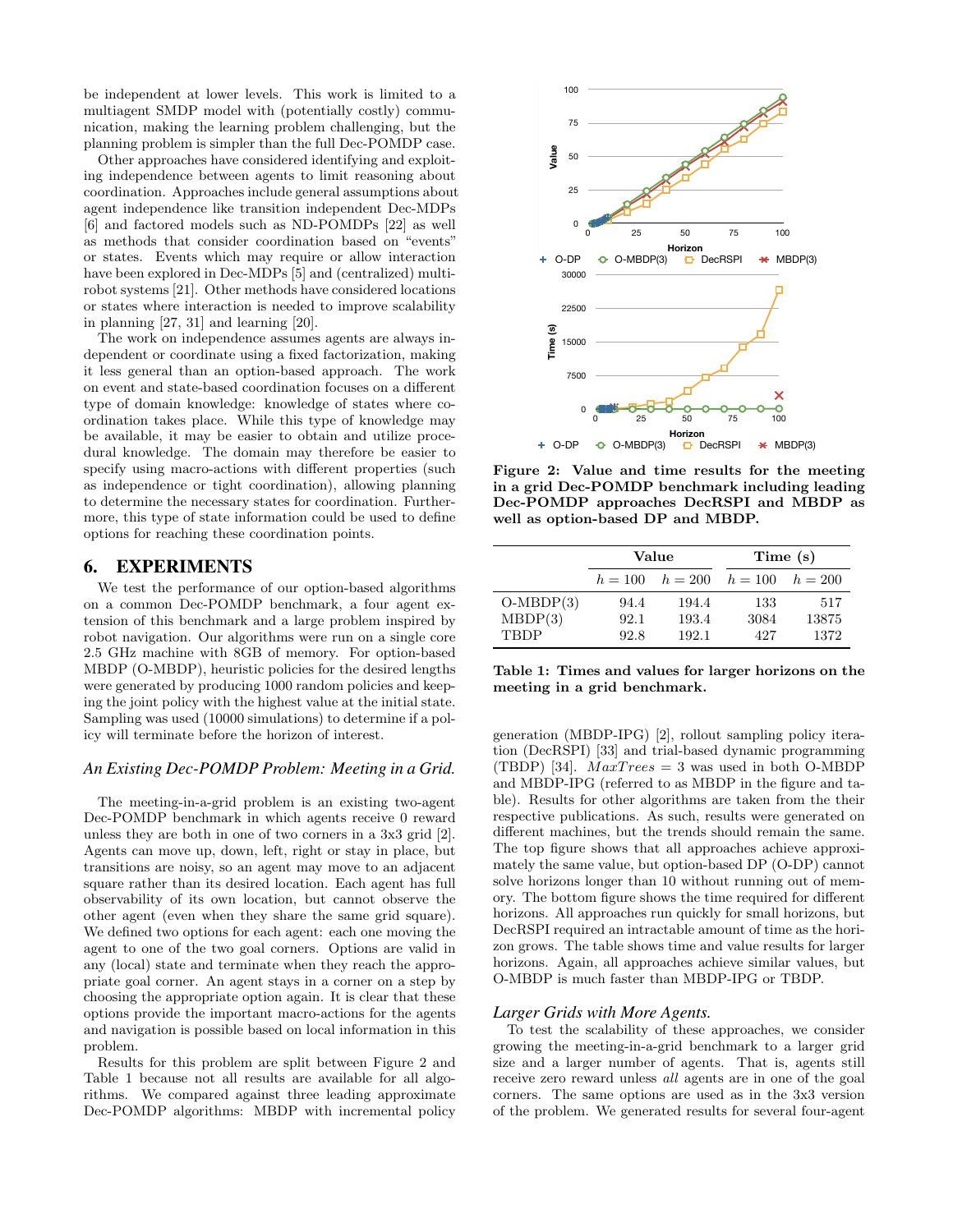

Figure 3: 4-agent meeting in a grid results showing (a) value and (b) running time on a  $10 \times 10$  grid.

problems with random starting locations for each agent. We did not compare with current optimal or approximate Dec-POMDP methods because current implementations are not applicable to problems with more than two agents.<br>Results for option-based dynamic programming and

Results for option-based dynamic programming and MBDP on problems with a  $10 \times 10$  grid are shown in Figure 3. Three trees were used for O-MBDP. It is worth noting that these are very large problems with  $10^8$  states. The dynamic programming method is able to solve problems with a long enough horizon to reach the goal (producing positive value), but higher horizons are not solvable. The MBDP-based approach is able to solve much larger horizons, requiring much less time than O-DP. O-MBDP is able to produce nearoptimal values for horizons that are also solvable by O-DP, but results may be further from optimal as the horizon grows (as is often the case with MBDP-based approaches).

#### *Two-Agent NAMO.*

We also consider a two-agent version of the problem of robots navigating among movable obstacles [28]. Here, as shown in Figure 4, both agents are trying to reach a goal square (marked by G), but there are obstacles in the way. Each robot can move in four directions (up, down, left and right) or use a 'push' action to attempt to move a box to a specific location (diagonally down to the left for the large box and into the corner for both small boxes). The push action fails and the robot stays in place when the robot is not in front of the box. Robots can move the small boxes  $(b_1)$ and  $b_2$ ) by themselves, but must move the larger box  $(b_3)$ together. Observations are an agent's own location (but not the location of the other agent) and whether the large box or the same numbered box has been moved (i.e., agent 1 can observe box 1 and agent 2 can observe box 2). There is noise in both navigation and in box movement: movement is successful with probably 0.9 and pushing the small and large boxes is successful with probably 0.9 and 0.8, respec-



Figure 4: A 6x6 two-agent NAMO problem.



Figure 5: Value and time results for O-DP in the two-agent NAMO problem for various size grids (where size is the length of a single side)

tively. To encourage the robots to reach the goal as quickly as possible, there is a negative reward (-1) when any agent is not in the goal square.

Four options were defined for each agent. These consisted of 1) moving to a designated location to push the big box, 2) attempting to push the large box, 3) pushing the designated small box (box 1 for agent 1 and box 2 for agent 2) to the corner square, and 4) moving to the goal. The option of moving to the goal is only valid when at least one box has been moved and movement of any box is only valid if the large box and the agent's designated box has not yet been moved. Movement options terminate at the desired location and pushing options terminate with the box successfully or unsuccessfully moved. These options provide high-level choices for the agents to coordinate on this problem, while abstracting away the navigation tasks to option execution. Options for just moving to the small boxes could also be incorporated, but were deemed unnecessary because coordination is unnecessary for pushing the small boxes.

Results for option-based dynamic programming are given in Figure 5. Here, O-DP performs very well on a range of different problem sizes and horizons. Because negative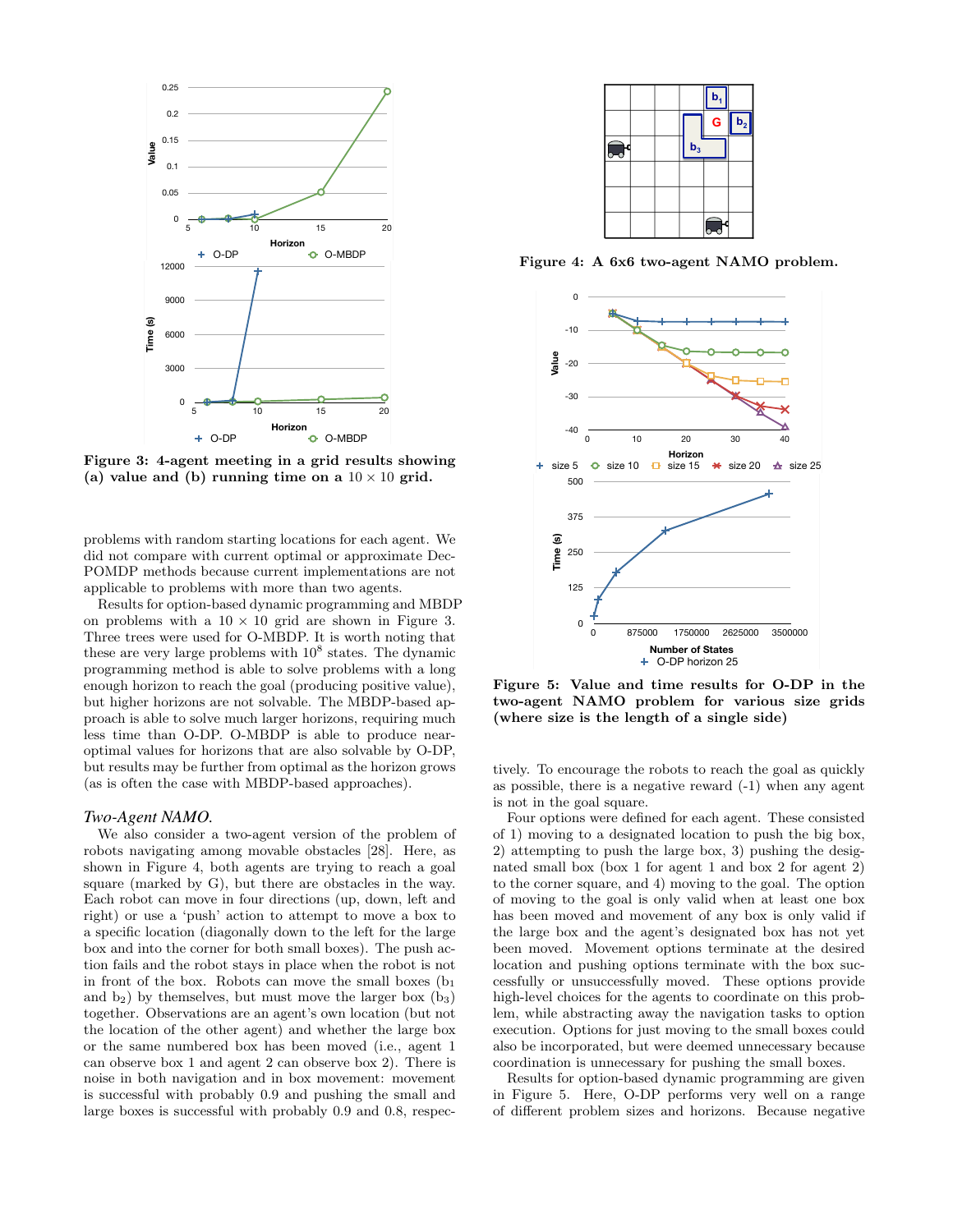|                                        | Num. of States        |     | h Value | Time (s) |
|----------------------------------------|-----------------------|-----|---------|----------|
| $O-DP$                                 | $3.125 \times 10^{6}$ | 100 | $-42.7$ | 40229    |
| $O-MBDP(20)$<br>GMAA*-ICE <sup>3</sup> | $5 \times 10^7$       | 100 | $-93.0$ | 4723     |
|                                        | 165,888               | 4   | $-4$    | 11396    |
| <b>TRDP</b>                            | 2.048                 | 100 | $-6.4$  | 1078     |

Table 2: Largest representative NAMO problems solvable by each approach. For GMAA\*-ICE and TBDP problem size was increased until horizon 4 was not solvable.

reward is given until both agents are in the goal square, more steps are required to reach the goal as the problem size increases. The agents will stay in the goal upon reaching it, causing the value to plateau. As shown in the top figure, O-DP is able to produce this policy for the different problem sizes and horizons. The running times for each of the grid sizes  $(5 \times 5$  to  $25 \times 25)$  are shown in the bottom figure for the horizon 25 problem. Here, we see the running time increases for larger state spaces but the growth is sublinear.

A comparison with other Dec-POMDP algorithms (including O-MDBP) is shown in Table 2. For TBDP and GMAA-ICE\* (a leading optimal Dec-POMDP algorithm) [23], the grid size was increased while at least horizon 4 could be solved and then the horizon was increased until it reached 100. Results for these algorithms were provided by personal communication with the authors and run on other machines, but the trends remain the same. For O-MBDP, 20 trees were used because smaller numbers resulted in poor performance, but parameters were not exhaustively evaluated. The results show that TBDP is able to solve the  $4 \times 4$ problem, but runs out of memory when trying to solve any  $5\times5$  problems. GMAA\*-ICE can solve larger problem sizes, but runs out of memory for larger horizons. GMAA\*-ICE scales better with the increased state space because it is able to exploit the factorization of the problem, but is limited to very small horizons because it is solving the underlying Dec-POMDP optimally. The inability for current approaches to solve these problems is not surprising given their size. In contrast, O-DP is able to solve the  $25 \times 25$  problem which has over 3 million states states while O-MBDP solves the  $50 \times 50$  problem that has has 50 million states. O-MBDP is able to solve even larger problems, but we did not analyze its performance beyond the  $50 \times 50$  problem.

# 7. DISCUSSION

We have considered local options in this paper, but our framework could support other types of options. For example, we could consider options in which the policy is local but the initiation and termination sets are not—for example, initiation and termination could depend on the agent's history, or other agent's states. Generalizing a local option in this way retains the advantages described here, because the decision about which option to execute already requires coordination but executing the option itself does not. We could also use options with history-based policies, or define multiagent options that control a subset of agents to complete a task. In general, we expect that an option will be useful for planning when its execution allows us to temporarily ignore some aspect of the original problem. For example, the option might be defined in a smaller state space (allowing us to ignore the full complexity of the problem), or use only observable information (allowing us to ignore the partially observable aspect of the problem), or involve a single agent or a subset of agents communicating (allowing us to ignore the decentralized aspect of the problem).

We have so far assumed that the agent is given an appropriate set of options with which to plan. Recent research on skill discovery [19] has attempted to devise methods by which a single agent can instead acquire an appropriate set of options autonomously, through interaction with its (fully observable) environment. While some of these methods may be directly applicable, the characteristics of the partially observable, multiagent case also offer new opportunities for skill discovery. For example, we may wish to synthesize skills that collapse uncertainty across multiple agents, perform coordinated multiagent actions, communicate essential state information, or allow agents to synchronize and replan.

Finally, our results have shown that the use of macroactions can significantly improve scalability—for example, by allowing us to use larger grids with the same set of agents and obstacles in the NAMO problem (see Figure 4). However, in such cases—where the state space grows but the number of agents and significant interactions does not—we should in principle be able to deal with any size grid with no increase in computation time, because the size of the grid is irrelevant to the coordination aspects of the problem. This does not occur in the work presented here because we plan in the original state space; methods for constructing a more abstract task-level representation [17] could provide further performance improvements.

# 8. CONCLUSION

We presented a new formulation for representing decentralized decision-making problems under uncertainty using higher-level macro-actions (modeled as options), rather than primitive (single-step) actions. Because our option model is built on top of the Dec-POMDP framework, Dec-POMDP algorithms can be extended to solve problems with options while retaining agent coordination. We focused on local options, which allow us to reason about coordination only when deciding which option to execute. Our results have demonstrated that high-quality results can be achieved on current benchmarks, and that very large problems can be effectively modeled and solved this way. As such, our option framework represents a promising approach for scaling multiagent planning under uncertainty to real-world problem sizes.

This work opens the door to many research questions about representing and solving multiagent problems hierarchically. Promising avenues for future work include exploring different types of options, acquiring various types of options from experience, and developing more scalable solution methods that exploit domain and hierarchical structure. One example of such structure would be the use of a factored reward function [22] which allows more efficient policy generation and evaluation.

# 9. ACKNOWLEDGEMENTS

We would like to thank Matthijs Spaan and Feng Wu for providing results. Research supported in part by AFOSR

<sup>3</sup>Larger problem sizes were not tested for GMAA\*-ICE, but some may be solvable. Note that for any problem larger than 4×4 horizons beyond 4 are not solvable and the running time is already high for the  $12 \times 12$  case.